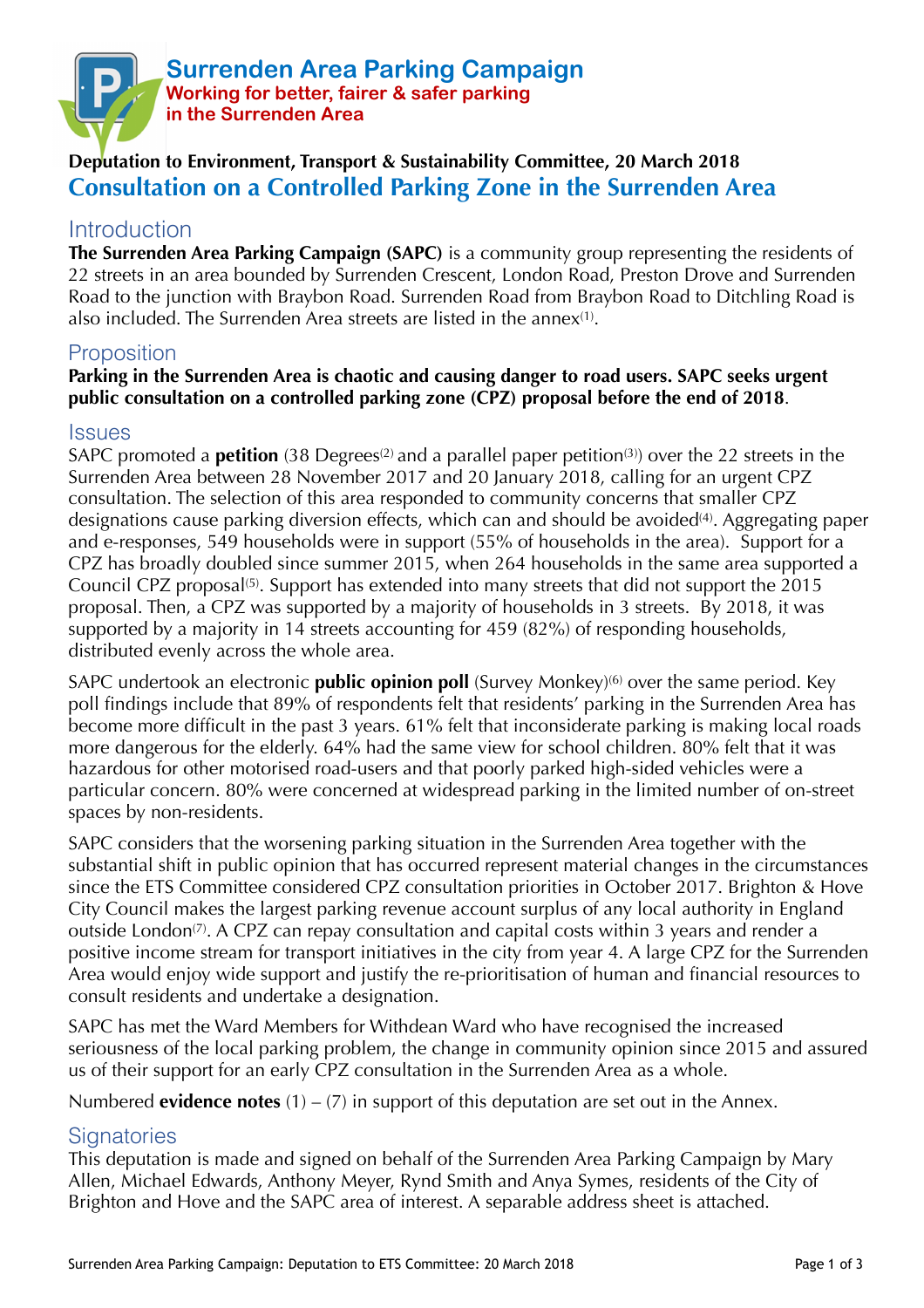# **Annex: Supplementary Information and Evidence**

### **(1) The Surrenden Area**

The Surrenden Area includes all properties in the following 22 streets:

- Bavant Road Cornwall Gardens Draxmont Way Fairlie Gardens Fircroft Close Harrington Road Harrington Villas Holly Close
- Knoyle Road Mulberry Close Poplar Close Preston Drove Surrenden Crescent Surrenden Holt Surrenden Road (entire road)
- Vardean Close Vardean Gardens Vardean Holt Varndean Drive Varndean Road Whittingehame Gardens Withdean Crescent

### **(2) The 38 Degrees Petition & (3) The Paper Petition**

The 38 Degrees Petition was launched on 28 November 2017, supported by a leaflet drop and a street canvass until 20 January 2018. It said: **"Please introduce a controlled parking scheme to the extended Surrenden Area so that residents can park close to their homes, children can cross roads safely, visibility for drivers is improved, and out of area commuter, recreational and commercial vehicles are not parked on a long-term basis."** Click here to see the [38 Degrees Petition](https://you.38degrees.org.uk/petitions/surrenden-area-parking-campaign) online. The Paper Petition shared the same wording as the 38 Degrees Petition, to meet the needs of those who prefer not to use electronic petitions. It was taken door-to-door in the street canvass.

At the point of analysis for this report, there were 559 signatures to both petitions from households in the Surrenden Area, out of a total of 663 signatures. Adjustments have discounted 86 signatures from Brighton residents who do not live in the Surrenden Area and 18 signatures from beyond Brighton. 10 signatures from within the Surrenden Area have also been discounted (where more than 1 signature was made per household), leaving **549 adjusted signatures** in support. The 38 Degrees Petition remains live and has accumulated a small number of signatures since the preparation of figures included in this report.

### **(4) CPZ Area Designation: Technical Considerations**

**The SAPC recommends** that a large and self-contained area should be designated as a CPZ, including all streets within a 15 minute walking time of key non-resident parking attractors (Preston Park Station commuter parking, St Mary's and Balfour Primary Schools, Varndean and Dorothy Stringer High Schools, Varndean VIth Form College and Downs Link College together with Preston Park, Preston Tennis Club and a number of nurseries and business such as dental and veterinary surgeries). The 22 streets in the Surrenden Area meet this criterion. The effect of applying a CPZ boundary that meets this criterion would be to make non-residents parking to use these key attractor facilities significantly re-appraise their travel and mode of transport decision-making. This in turn should reduce the adverse parking diversion effects typically experienced when smaller CPZs are designated. It should ensure higher revenue from permits and pay and display parking, from an earlier than typical time in the life of a CPZ.

**(5) The Summer 2015 Brighton & Hove City Council Fiveways and Surrenden CPZ Proposal** 

The Surrenden Area was last formally considered for CPZ designation by the ETS Committee on 13 October 2015 (Report: Agenda <u>Item 23</u> and consultation area map at page 47; Minutes: <u>Item 23</u>). The area subject to consultation was a larger one than the current Surrenden Area. It additionally contained streets that are now within designated Zones G, J and J Extension. ETS noted a relatively low return rate for the consultation, together with representations from Ward Members that residents in what comprises the Surrenden Area were against the proposal. SAPC petition and survey work suggests that the position recorded in this report and minute has substantially changed.

**SAPC notes** that in 2015, the capital cost of that draft CPZ scheme was suggested to be £50,000 and the annual revenue to be £99,000. This revenue estimate appears to be very low, considering that the area has considerably greater potential to yield pay and display income than other suburban areas, due to its location close to a number of key parking attractors that will generate demand (see note 4 above).